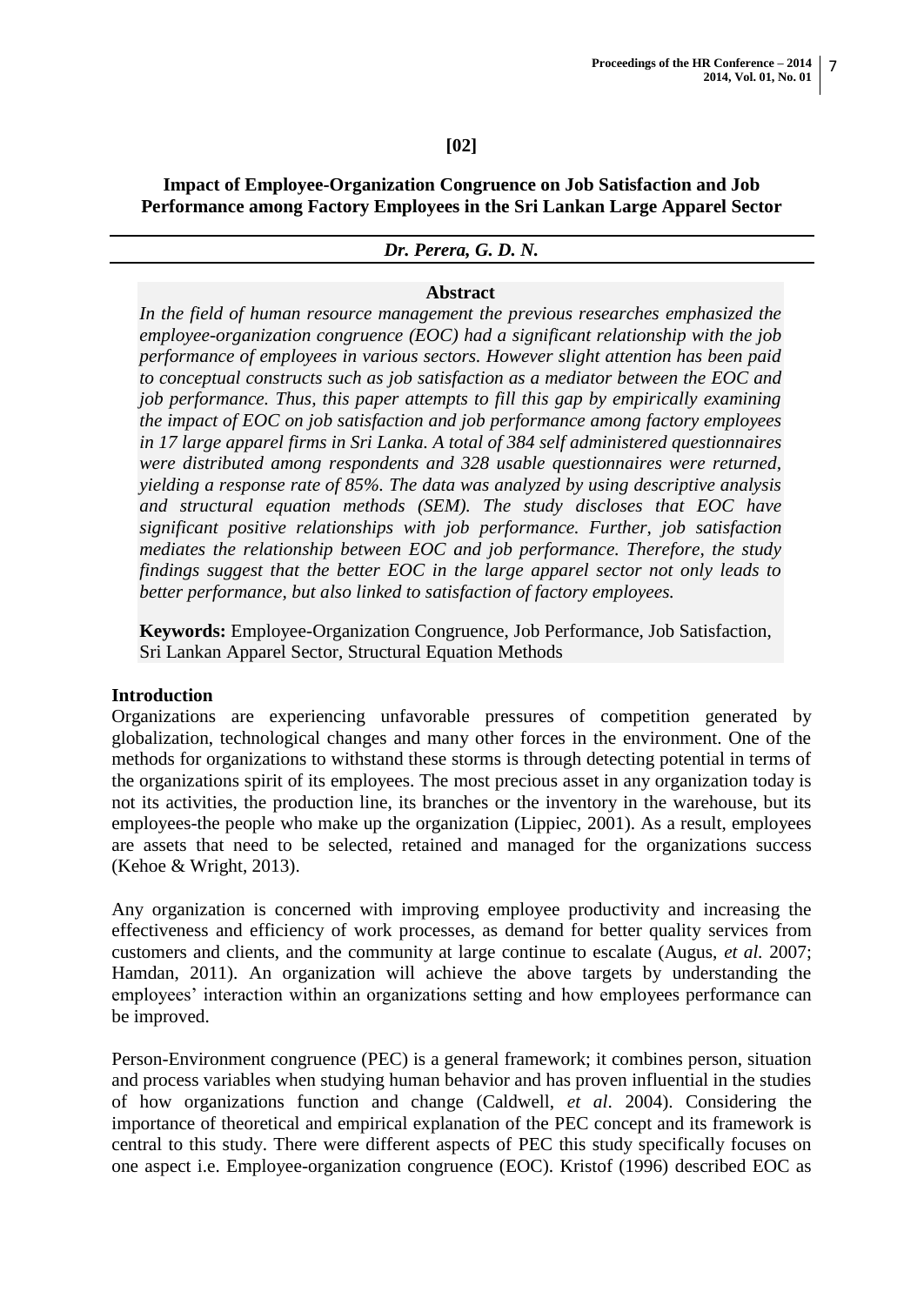the match between employees" an organizations" atmosphere which is created when: (a) one group satisfies the needs of other groups or (b) they change equal characteristics or (c) both".

Bills berry *et al. (*2005), explains there is a link between the EOC with JP. The EOC model has normally viewed JP as a "predictor of outcome" (Schneider, *et al*. 2000, p.64). It implies that improvement of a congruence level has a positive impact on JP, whereas a lack of congruence has a negative impact on JP (Mackinnon, *et al*. 2007; Perera, *et al*. 2013). Further, Brown *et al. (*2005) describe EOC and JP having a relationship with job related attitudes. Thus, employees are satisfied, committed to achieve their performance and profit targets for the organization. Hence, this study focuses on job related attitude of job satisfaction (JS) as a mediating variable between the EOC and the JP relationship in the Sri Lankan large apparel sector. This study selected the apparel sector mainly, because the export contribution and growth rate of apparel firms decreased after 2005 especially when Bangladesh and China entered the apparel sector and their market position has increased over Sri Lanka (Central bank of Sri Lanka, 2010).

## **Problem Contexts**

Today the Sri Lankan apparel industry is confronted with a serious problem. Factory employees are not being retained for the long term in one organization. Reasons are attributed to the cost of living which increases from time to time due to the global economic situation and so the employees demand higher salaries (Fernando, *et al*. 2010). Due to cost cutting, organizations cannot afford the higher pay. After 2004, Sri Lanka's apparel industry faced problems due to the completion of the multi-fiber agreement. As a result, it badly affected the export market quotas and reduced the number of factories from about 800 to 350 (Wijesinghe, 2009). There are job opportunities for between 10,000 to 12,000 factory employees in the factories of the free trade zone and the average retention rate of these workers is five years (Deerasinghe, 2001). There is a problem in retaining employees especially in free trade zone areas, because employees are leaving the industry. As a result, it is difficult to achieve apparel sector targets consistently. Effective employees are essential for achieving the organizations objectives (Liu, *et al*. 2010). Therefore; employee performance is an important factor that could contribute to organizations gaining the competitive edge in productivity. In managing resources, the most critical, as well as the most difficult area, is managing employees. It is critical, because effective JP mainly depends on the employees of an organization. Therefore, the EOC concept is pivotal to the organization in order to enhance performance.

Based on the availability of existing literature, there is evidence that there exists a gap in the theoretical explanations relating to impact of EOC on JS and JP in the Sri Lankan large apparel sector. Additionally, the area under discussion has been extensively considered in western countries, but there is a severe dearth of such studies in Sri Lanka. Therefore, problem statement of this study is, "To what extent EOC impact on JS and JP among factory employees in the Sri Lankan Large apparel sector?

To address the study gap the following research questions were formulated:

- i. What are the demographic factors that have a significant relationship within the employee-organization congruence?
- ii. How does employee-organization congruence create a relationship with job performance?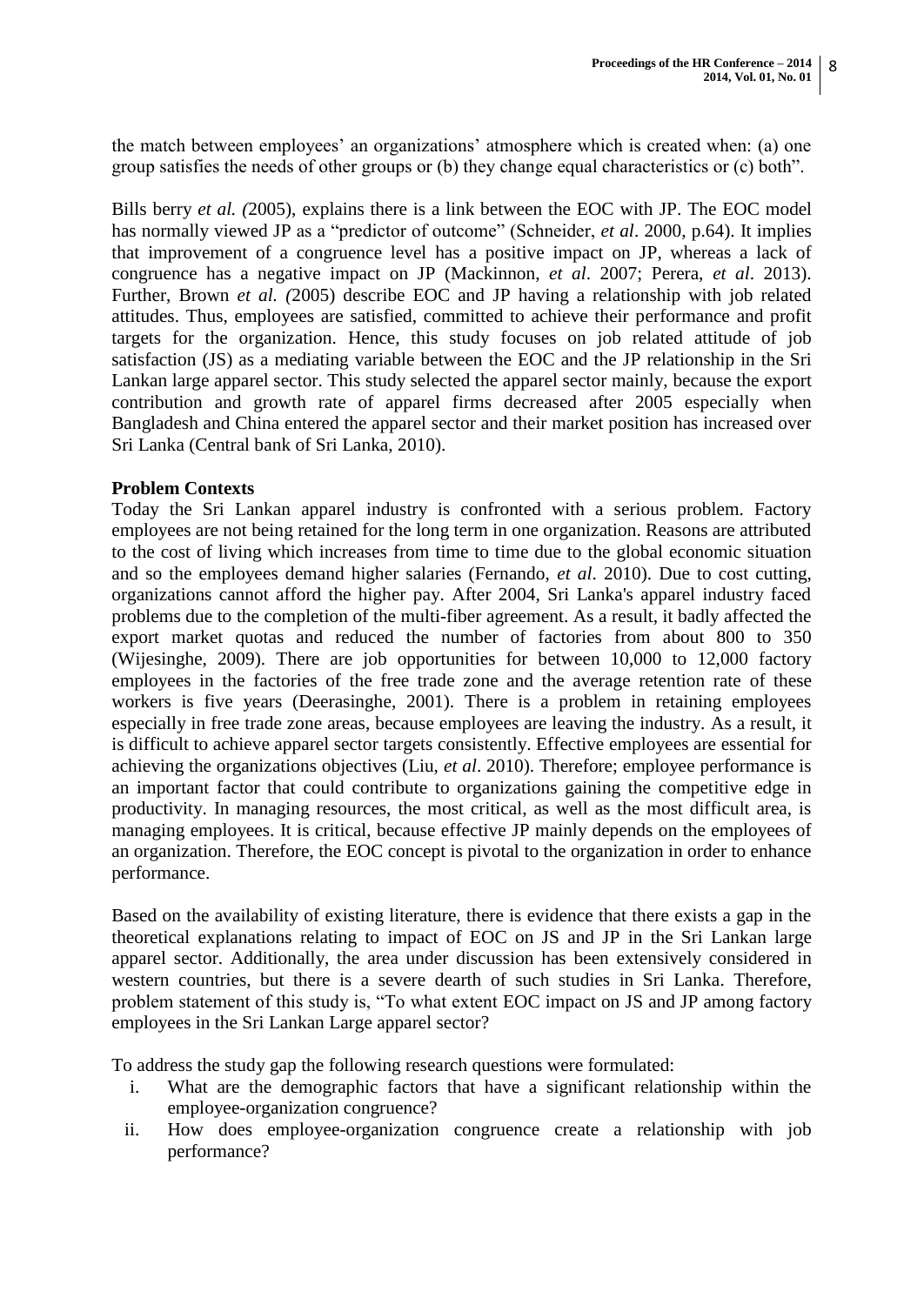iii. How does job satisfaction mediate the relationship between employee-organization congruence and job performance?

To solve the above research questions, the following objectives are developed:

- i. To define the employee-organization congruence in terms of demographic factors.
- ii. To study the relationship between employee-organization congruence and job performance.
- iii. To identify how job satisfaction mediate the employee-organization congruence and job performance relationship.

# **Literature Review**

EOC is embedded in the broader concept of PEC. EOC is an indirect measure where employees are asked to describe both their own personal values and their organizational values (Edward, *et al.* 2008). There are three approaches to measure EOC, such as subjective, perceived and objective congruence (Cable & Judge, 1996). JP is the set of worker's behaviors that can be monitored, measured, and assessed achievement in individual level (Muchinsky, 2003). There are different theories in the JP area. Cox and Nkomo theory (1986), Schermerhon, *et al*. theory (1988) and Acton proposed five factor models (2002) theory. Aamodt (2009) defines JS as "the attitude, an employee has toward his job." There are different models developed in the JS field. Namely, the questionnaire- Minnesota Satisfaction (MSQ) developed by Weiss, *et al.* in 1967, Job Descriptive Index (JDI) developed by Smith *et al*. 1969, Job Characteristics Model (JCM) explained by Hackman & Oldham, 1976 (Edward, *et al*. 2008).

## *Employee-Organization Congruence and Job Performance*

Some studies have examined the negative relationships of EOC and JP (Poon, 2004; Rod, 2008) According to Kristof"s (1996) summary of empirical results, support the positive effects of EOC on JP (Ambrose, *et al.* 2008; Liu, *et al*. 2010). EOC has an important implication for the employee"s performance (Kotter and Haskett, 1992). EOC is a better predictor of JP and investigated how employee integrates their perceptions of EOC when forming work attitudes (Kristof-Brown, 2000). They found that EOC has a unique impact on JP. Nevertheless, Meta-analyses resulted in estimating the EOC as a predictor of JP (Westerman and Cyr, 2004).

## *Employee-Organization Congruence and Job Satisfaction*

Better EOC makes it easier for employees for employment and the communicate with other organizational employees and receive their support with regards to work, which in turn is likely to result in employees feeling more satisfied with their jobs (Kristof-Brown et al., 2005). Previous researchers examined the positive relationship with EOC and JS (Iplik, et al. 2011; Jung and Takeuchi, 2013; Kim et al. 2013; Maden and Kabasakal, 2013). Lauver and Kristof-Brown (2001) found in their study of a trucking company in the United States that EOC had a positive effect on JS. Tepeci and Bartlett (2002) also found that EOC was positively related to JS.

## *Job Satisfaction and Job Performance*

EOC theory suggests that similarity between employees and the organizations values lead to satisfied employees on the job and enhanced performance at their jobs leading them toward accomplishing the organizations goals (Chatman, 1989). This finding is similar to JS and JP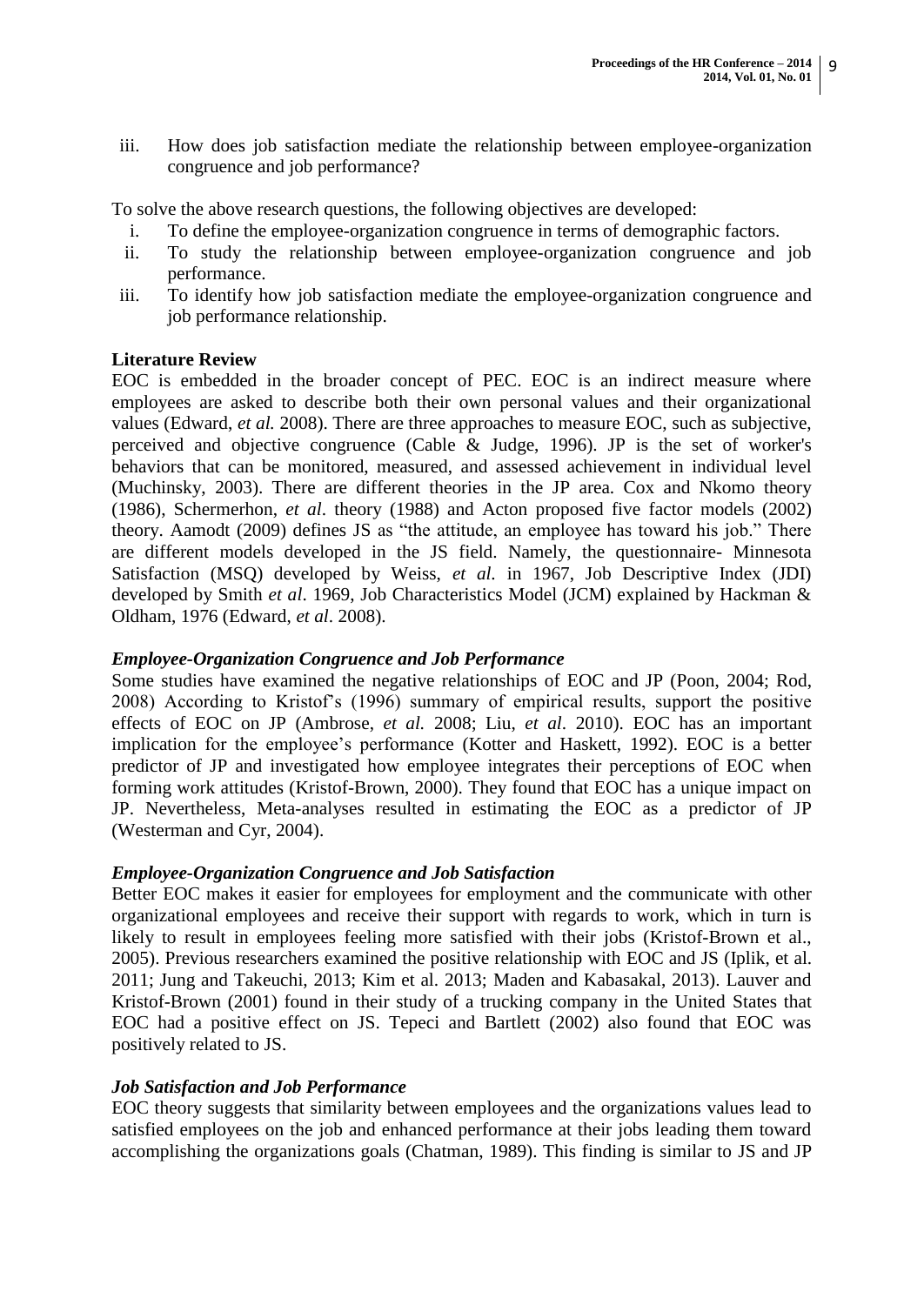literature: Kristof-Brown, *et al. (*2005); Kristof (1996) and O"Reilly, *et al. (*1991). Accordingly, this study proposes that JS are positively related to JP.

# **Research Methodology**

## *Conceptual Framework*

The proposed framework (Figure 1) is comprised of three constructs- independent variable is EOC, dependent variable is JP and mediating variable is JS.

Figure 1: Conceptual Framework



# *Hypotheses Development*

Based on the conceptual framework developed for the study, following hypotheses were outlined:

- H1: There is a significant impact of EOC on JP among factory employees in the large apparel sector.
- H2: There is a significant impact of EOC on JS among factory employees in the large apparel sector.
- H3: There is a significant positive impact of JS on JP among factory employees in the large apparel sector.

# *Research Strategy*

This study is descriptive in nature and attempts to examine impact of EOC on JS and JP of factory employees. The study which was conducted in non-contrived setting and a single cross sectional design was employed to collect data.

## *Sample*

There were 87 largest apparel firms in Sri Lanka (BOI, 2011).Then random selection of 20%; i.e. 17 largest apparel firms was done. After that systematic sampling method used and every 5<sup>th</sup> name of the factory was selected as a sample. Further, the standard statistical analysis of structural equation modeling (SEM) recommends a sample of between 300 to 400 as being more than sufficient (Weston, *et al.* 2006). A number of closely related EOC studies (Jung &Takeuchi, 2013; Kim, *et al*. 2013; Maden & Kabasakal, 2013) used a sample size of less than or close to 400.These studies also used SEM as a tool of analysis. Thus, this study considered the main sample size as 384 respondents.

Reviewing demographic factors, the majority of factory employees belong to the female group (72%). In terms of age, most factory employees are below 35 years (87%). The 70% of the respondents are married, this is identical to the percentage who fall within the age group 26-30 years. A majority (66%) of factory workers have more than GCE Ordinary level qualifications. These results tend to agree with the findings of similar studies done by Wickramasinghe and Jayawardana (2009). Approximately 90% of the workers have less than five years work experience.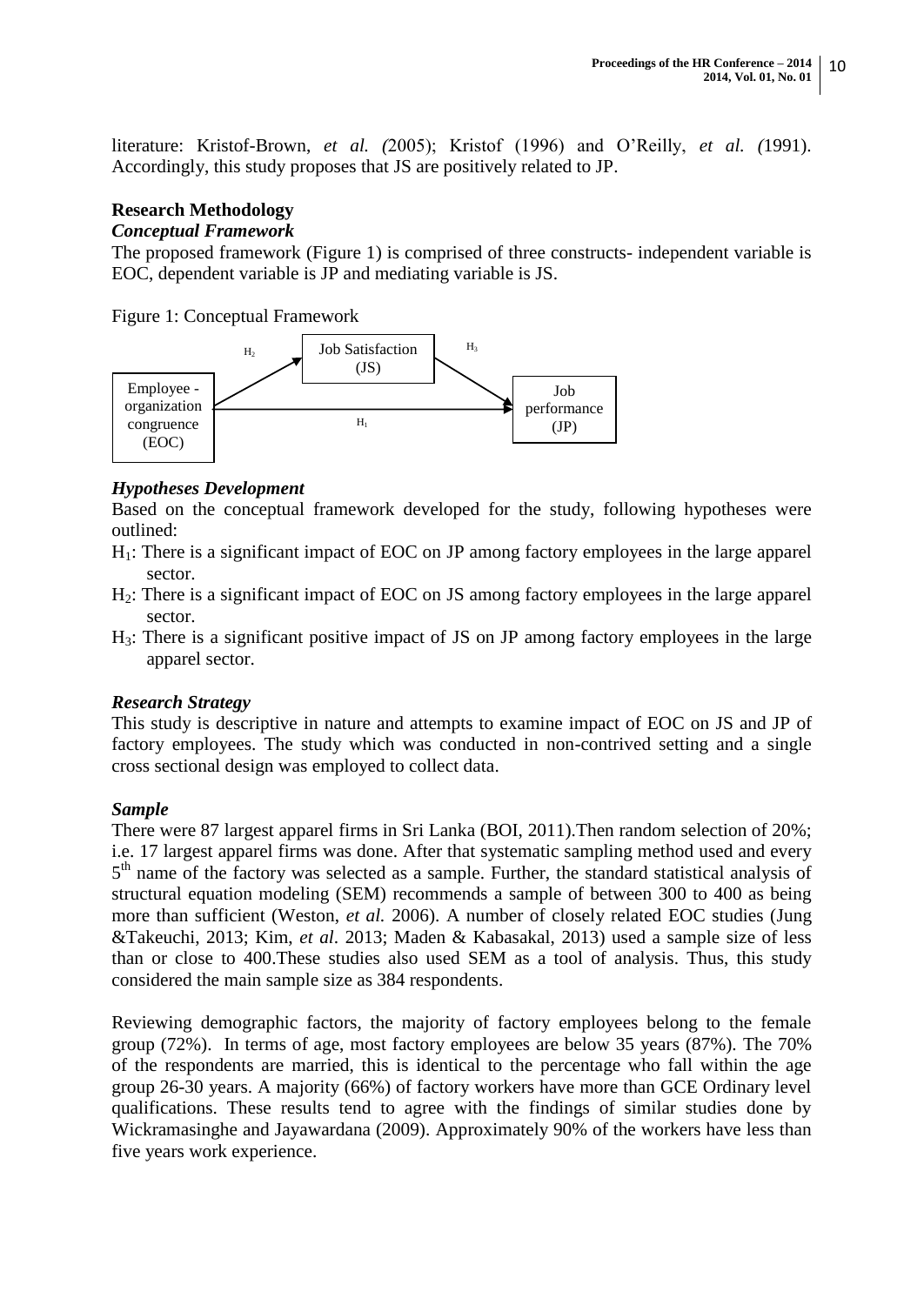### *Questionnaire Development*

The variables selected for the questionnaire design were chosen after an extensive review of the literature and the researcher made slight alterations to some statements in the questionnaire in order to make them suitable within the Sri Lankan context. Respondents of the factory employees had a non-English speaking background. Primarily, the questionnaire was designed in English and then translated into Sinhala. The response categories for each item in the questionnaire were anchored by 1 (strongly disagree), 2 (disagree), 3 (neither agree nor disagree), 4 (agree) and 5 (strongly agree). Finally 384 questionnaires were distributed to factory employees.

#### *Operationalization*

## Employee-Organization Congruence

For this study, the following working definition adaption from Meyer, *et al.* (2010) was used with regard to the construct of EOC. "How employees value congruence with organization values". This study mainly pays attention on perceived congruence method and direct measures have been used to assess the congruence between respondent and his organization. Consistent with previous EOC literature (Edward, *et al.* 2008; Hamdan, 2011), considered EOC as a multidimensional construct. Measurement scales for the dimensions of the EOC were developed based on the O"Reilly, *et al. (*1991) scale. It consists of seven sub domains; innovation (5 items), outcome orientation (5 items), aggressiveness (3 items), supportiveness (4 items), team orientation (4 items), rewards (3 items) and decisiveness (3 items).

#### Job Performance

The working definition of JP was: "The effectiveness of employees' behavior that effects to achieve the organizational objectives" Motowidlo (2003). To capture the domain of the JP an initial set of 17 items are used: Performance traits (6 items), task performance (6 items) and social behavior (5 items). The three items above have been used by many researchers (Boon*,et al.*2011; Hussin, 2011) to examine the JP.

#### Job Satisfaction

For this study purpose, JS was defined, adopting from Aamodt (2009), "The feelings of employees to their work". The JS construct consists of five sub domains work itself (5 items), pay (4 items), supervision (4 items), co-worker (5 items) and working conditions (4 items) (Weiss, *et al*. 1967). Most JS related studies (Kim, *et al.* 2013; Liu, *et al*. 2010; Perera, *et al.* 2014) used above mentioned indicators to measure JS.

#### Demographic Characteristics

This study considered nine demographic characteristics (nature of the job, gender, age, civil status, highest educational qualification, experience, income level, number of dependents and distance between the current residence and workplace).

#### Confirmatory factor analysis

As explained by Garver and Mentzer (1999), SEM is a statistical tool that brings the measurement model and the structural model into a simultaneous statistical test. Thus, this study, consider the two-stage approach (Anderson & Gerbing, 1998) of SEM. Further, considered the confirmatory factor analysis (CFA) method for analyzing the two-stage approach in Analysis of Moment Structures (AMOS). CFA was used to confirm if the values for indicators are a true reflection of the values in the latent variable (Chinna, 2013).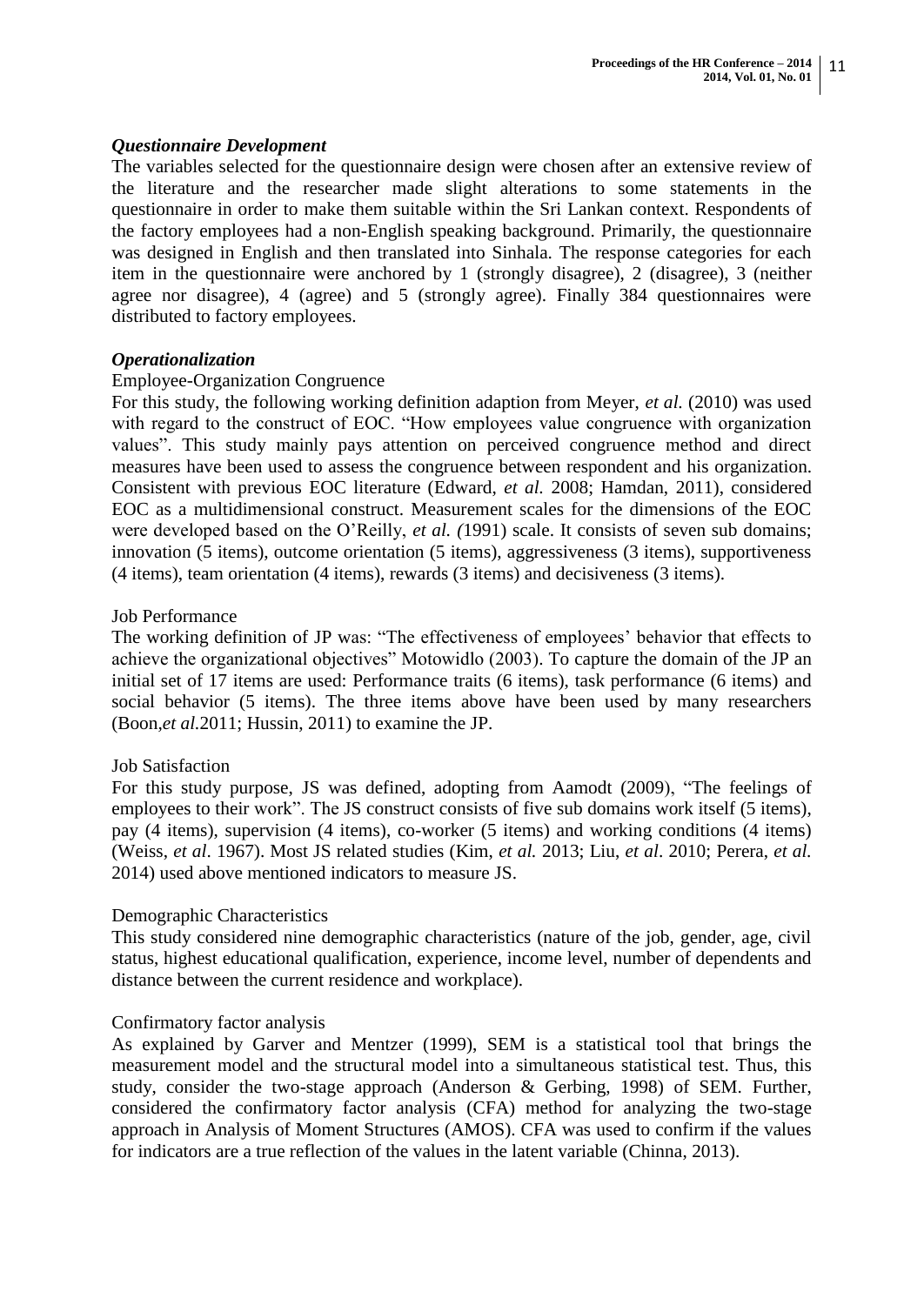# *Reliability and Validity*

Reliability of the CFA tested through the Cronbatch"s alpha value was more than .7 (Hair, *et al.* 1995). This study"s construct validity is assessed through convergent and discriminant validity methods. The convergent validity of the constructs assessed through average variance extracted (AVE) values exceeding the standard value of  $.5$  (AVE  $> 0.5$ ); all the composite reliability (CR) values exceed the .6 (CR  $> 0.6$ ) and CR $> AVE$  (Fornell & Larcker, 1981). Steenkamp and Trijp (1991) explained the standardized factor loadings were greater than .5 which indicates the convergent validity of the model. Discriminant validity established through comparing the correlation coefficients among each and every construct with the AVE of each construct. All the AVE values exceeded the square value of correlation coefficients  $(R<sup>2</sup>)$ , ensuring the discriminant validity of the main survey (Hair, *et al.* 2010).

# *Unidimensionality*

To ensure each construct of the study is measured by multiple indicators and each indicator measure only a single construct that was examined for unidimensionality through CFA provided by the AMOS. Hair, *et al*. (1995) identified three main categories of model fit: absolute, incremental and parsimonious. Goodness of Fit Index (GFI) shows the degree to which the actual or observed covariance matrixes predicted by the estimated model. GIF value range from 0 to 1, if it is greater than .9 this represents a strong fit (Hair, *et al*. 1998); Root Mean Square Error Approximation Index (RMSEA), the discrepancy per degree of freedom measured in terms of the population and it is relatively insensitive to the sample size; Adjusted Goodness of Fit (AGFI) is extension of GFI, which is adjusted by degree of freedom for the proposed model to the null model. Hair, *et al*. (1995) mentioned AGFI value  $\geq$  .9 indicates the best fit and if its value is  $> 0.8$  indicates marginal fit; Comparative fit index (CFI) compares the existing model fit with a null model which assumes the latent variables in the model are uncorrelated; the relative chi-square-to decide the model adequacy of fit. This study also considered modification indices to examine during assessment of the model fit of the structural model to identify the direction of the modification.

## *Screening the Problematic Statements*

Initially 30 questionnaires were distributed to the participants for the pilot study in two factories and 24 responses were received. The pilot study was carried out to collect data in order to validate and refine the questionnaire before it was administered in the main survey. The elimination was based on items that had low reliability coefficients when estimating Cronbatch"s alpha for appropriate scale (Sekaran & Boughie, 2010). This resulted in the loss of 6 statements out of 65 questions in the questionnaire (refer Table 1) due to lack of interitem consistency reliability.

| Construct                    | Original<br>Items | No.of<br>delete<br>items | AVE          | Cronbatch<br>alpha | KMO          | Composite<br>Reliability |
|------------------------------|-------------------|--------------------------|--------------|--------------------|--------------|--------------------------|
| Job Performance (JP)<br>EOC. | 17<br>26          | 6                        | .643<br>.619 | .809<br>.778       | .633<br>.707 | .878<br>.826             |
|                              |                   |                          |              |                    |              |                          |
| Job satisfaction (JS)        | 22                |                          | .723         | .898               | .829         | .939                     |

Table 1: Summary Results of the Study

# *Data Analysis*

Stem and leaf plot, box plot and whisker diagram methods were used to check the outliers in the data set (Chinna, et al., 2012) and all six outliers were removed before conducting the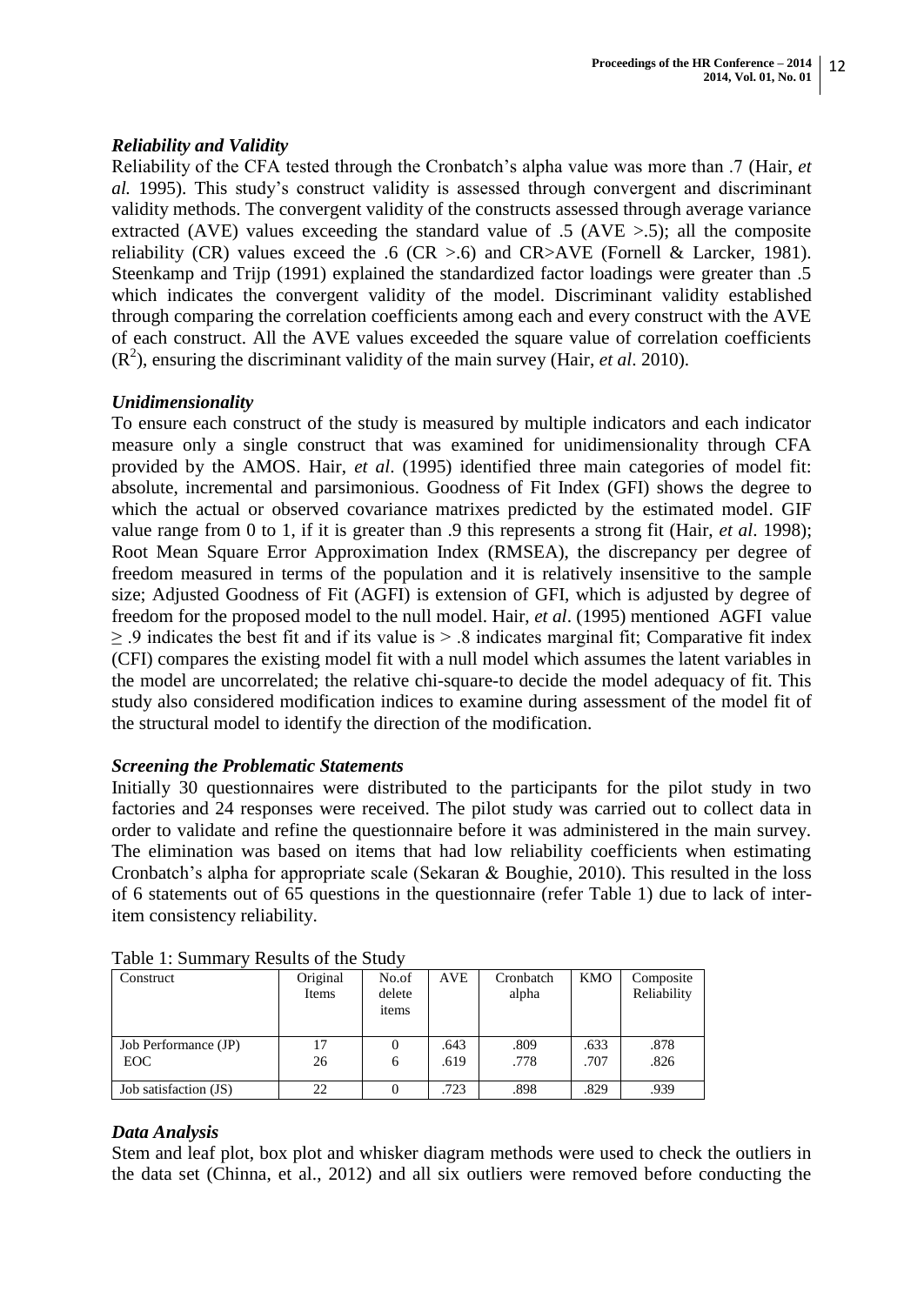analysis. However, 328 usable questionnaires were received and the analysis was done by using them. The skewness (less than 3) and kurtosis (less than 10) values of this study are within the recommended levels indicating univariate normality of the data (Kline, 2005). Then researcher developed the measurement and structural model of the study. The summary of the overall (initial and final) structural model fit indices are as follows:

| Fit indices     |               | Structural model |
|-----------------|---------------|------------------|
|                 | Initial       | Final            |
| No. of items    | 59            | 47               |
| Chi square (df) | 1002.82 (671) | 976.32 (664)     |
| Chi square/df   | 1.494         | 1.469            |
| AGFI            | .801          | .936             |
| GFI             | .824          | .930             |
| <b>CFI</b>      | .812          | .934             |
| TLI             | .868          | .952             |
| <b>RMSEA</b>    | .099          | .047             |
| P value         | .000          | .064             |

Table 2: Summary of the Structural Model Results

The final structural model reduces Chi -square value by 26.5, df value by 07 and  $p = .064$ (p<.001); it also improves other fit indices: GFI-.930, AGFI-.936, CFI-.934, TLI-.952. Also the RMSEA value is (.047) above the recommended level. Therefore 47 items in the final structural model adequately fit with the data (Table 2). Further it emphasizes that all items make a comparable contribution to the operationalising of each construct. Considering the final structural model all the relationships were statistically significant  $(p<.05)$ . The regression weights for the final structural model are as follows:

|             |            | Unstd.<br>estimate | S.E. | C.R.  |          | Std.<br>estimate |
|-------------|------------|--------------------|------|-------|----------|------------------|
| JS          | <b>EOC</b> | .685               | .053 | 3.894 | ${<}001$ | .586             |
| <b>EOC</b>  | JΡ         | .973               | .067 | 2.596 | .009     | .281             |
| $_{\rm JP}$ | JS         | .269               | .057 | 5.445 | ${<}001$ | .207             |

Table 3: The Regression Weights of the Final Structural Model

By examining the test of multivariate normality, the critical ratio value for multivariate kurtosis was shown to be more than 5. Hence the assumption of multivariate normality is not met. Thus, the 1000 bootstrap re-sample method for testing normality was assessed. It indicates the Bollen-stine p value is .131, which is more than .5. Thus the model 'correctness' is acceptable. The final structural model standardized residual co variances are less than two in absolute value and the model is deemed a good fit for the data (Kline,2005). Examining the Mahalanobis distance (Table 4) p1 is more than .001 (Kline, 2005). The observation is not an outlier and the highest distance is 88.185 .

| Table 4: Mahalanobis Distance |  |
|-------------------------------|--|
|-------------------------------|--|

| Observation number | Mahalanobis d-squared | p1   | p2   |
|--------------------|-----------------------|------|------|
| 35                 | 88.185                | .001 | .000 |
| 59                 | 88.178                | .001 | .000 |
| 307                | 87.452                | .001 | .000 |
| 96                 | 86.393                | .001 | .000 |
| 43                 | 83.503                | .002 | .000 |
| 152                | 81.512                | .002 | .000 |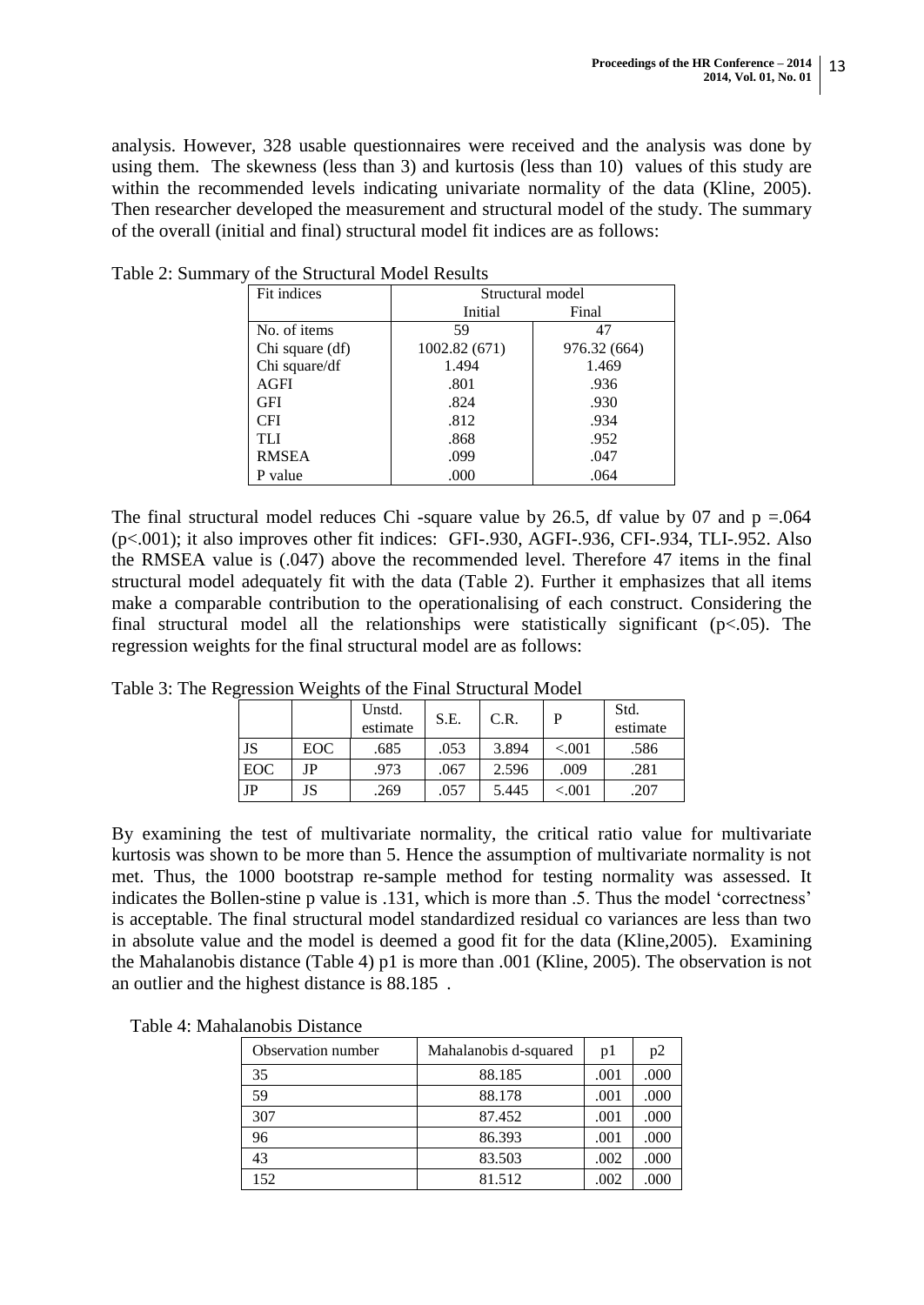The CR and AVE for the final structural model items were more than .6 and .5 respectively (Table 5). Hair, *et al.* (2010) explained the convergent validity exists when the AVE value is greater than .5 and the CR value is greater than AVE.

Table 5: Average Variance Extracted and Composite Reliability Values for the Final Structural Model

| Measurement items                | <b>AVE</b> |    |
|----------------------------------|------------|----|
| Job satisfaction                 |            | 90 |
| Job performance                  |            |    |
| Employee-organization congruence |            |    |

Further Table 6, provided the AVE which is greater than EOC and JS corresponding construct correlations  $(R^2)$ , which is evidence of discriminant validity of the construct (Fornell and Larcker, 1981; Chinna, 2013).

Table 6: Testing for Discriminant Validity for the Final Structural Model

|      | EOC      | JS     |
|------|----------|--------|
| EOC  | $.73*$   |        |
| JS   | $.078**$ | $.76*$ |
| *AVE | $**D$    |        |

# *Employee-Organization Congruence with Demographic Factors*

The one way ANOVA (Analysis of variance) method was used to identify the difference between EOC factors and demographic factors. The p value of the ANOVA test being greater than .05, expressed that there were no significant differences between the EOC and demographic factors (Chinna, *et al*. 2012).

# *Results of Testing the Hypotheses*

 $H_1$ : There is a significant impact of EOC on JP.

H1 tests the impact between the independent variable of EOC and JP. The results (Table 3) show that there is a positive impact of EOC and JP ( $\beta$ =.281,  $p$ < .05). Thus, H1 is supported by the data.

 $H<sub>2</sub>$ : There is a significant impact of EOC on job satisfaction.

As shown in Table 3, the path coefficient of EOC and JS in the proposed final model is positive and significant ( $\beta$  = .586, p < .05). Thus, H2 is supported by the data.

H3: There is a significant positive impact of job satisfaction on job performance.

Hypotheses three tests the impact of JS and JP. The results (Table 3) show that ( $\beta$  =.207, p-<.05) JS positively impact JP. Thus, H3 is supported by the data.

Testing the Mediating Effect of Job Satisfaction on Employee-Organization Congruence and Job Performance

The indirect effect of EOC on JP (Table 7) is .300, 95% confidence interval (.080, .342, P=.002). Therefore JS mediate the EOC to the JP relationship.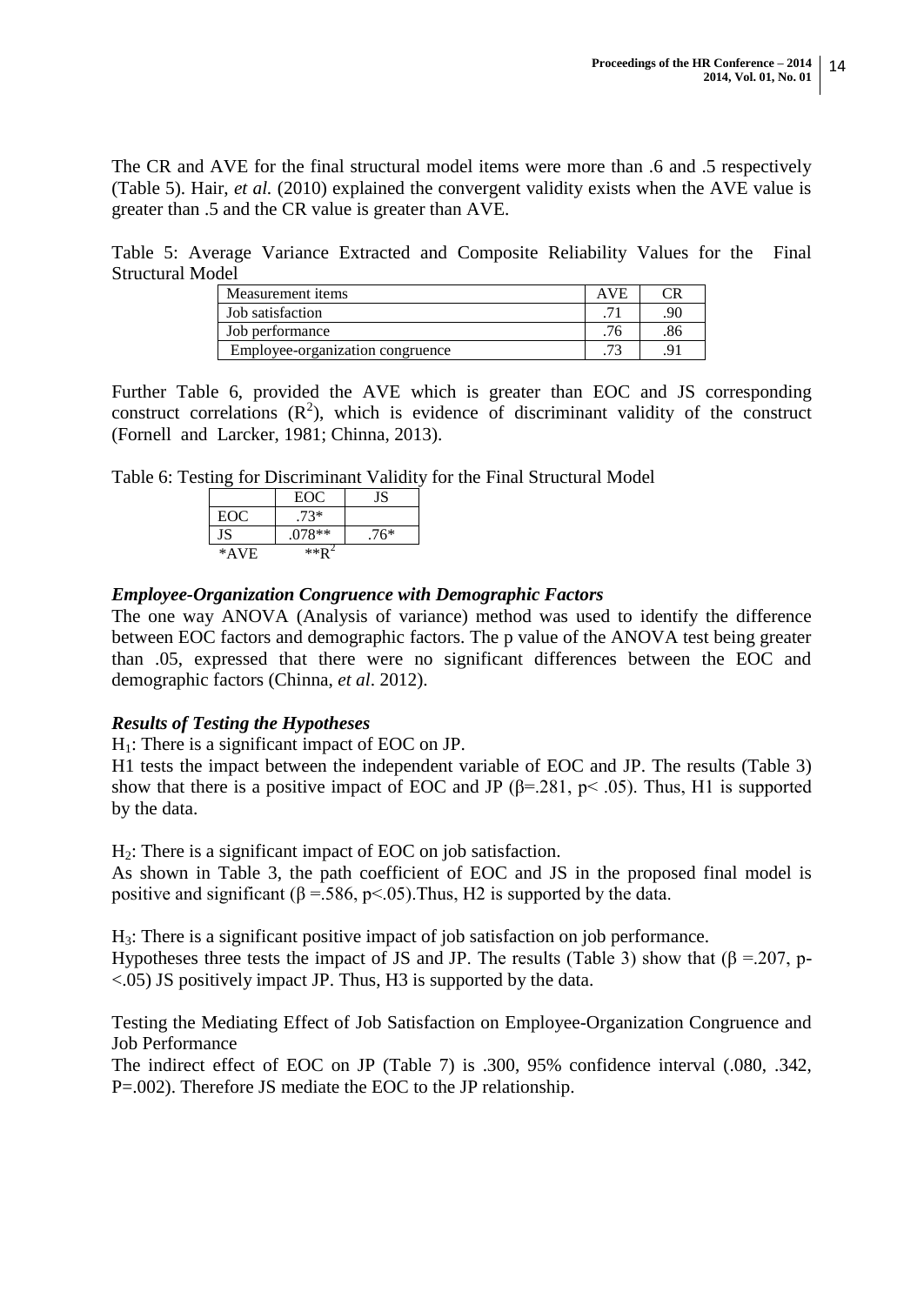| Variable effect |    | Indirect | 95%<br>Lower | 95%<br>Jpper | P-value |
|-----------------|----|----------|--------------|--------------|---------|
| Independent     |    | EOC      | EOC          |              | EOC     |
| Mediator        | ບພ | .000     | .000         | 000          | 000     |
| Dependent       |    | .300     | .080         | .342         | .002    |

| Table 7: Indirect Effect of Employee-Organization Congruence to Job Performance |  |  |  |  |
|---------------------------------------------------------------------------------|--|--|--|--|
|                                                                                 |  |  |  |  |
|                                                                                 |  |  |  |  |

The mediating effect of JS is .121(Table 8). Hence, JS mediates (indirect effect is >.08) the EOC and JP relationship (Hair, *et al.* 2010).

Table 8: Mediating Effect of Employee-Organization Congruence

| Relationships       | Std.estimate | Mediating effects         |
|---------------------|--------------|---------------------------|
| $JS \leftarrow EOC$ | .586         | $.586 \times .207 = .121$ |
| $IP \leftarrow$ IS  | .207         |                           |

Testing of Relationship between Employee-Organization Congruence and Job Performance

Based on the final measurement model there is a strong positive relationship between EOC and JP (Table 9). The relationships were statistically significant ( $p<0.05$ ).

Table 9: Co variances of Employee-Organization Congruence and Job Performance

|                 | Relationship | istimate     |            | ◡…      |        | Decision |
|-----------------|--------------|--------------|------------|---------|--------|----------|
| <b>TD</b><br>JI | ⊂ --         | ---<br>.v. 1 | ገባ<br>.021 | <u></u> | ⊂.OO I | Yes      |

# **Discussion and Conclusion**

To find out the answer to the first research question, this study examines the demographic factors with five EOC factors. Results indicated that there is no significant difference. In answering the first research question, the first objective of this study was satisfied, and makes a valuable contribution to the EOC factors and demographic factors relationship.

The second research question of this study attempts to examine the EOC and the JP relationship. The findings of this study emphasized that factory employees have a strong positive relationship (Table 9) with EOC and JP in the large apparel sector. These findings are in accordance with the argument made by Hamdan (2011); Kristoff-Brown (2000), that EOC and JP are the best predictors of understanding the employees" relationship with the organization. The finding of this study is similar to the previous studies that reported the positive relationship between EOC and the JP (Perera, *et al.,* 2014; Westerman & Cyr 2004). As a result, this study empirically found support for the second research question that achieved the second objective by identifying substantially supporting evidence on the significance of the EOC being a prerequisite of JP.

The results of data analysis supported by JS mediate the EOC and JP relationship. The findings revealed (Table 8) that the mediating effect of JS is (.121). Therefore JS is total mediator between the EOC and JP. When a factory employee feels that there is congruence between his/her values and the values of the apparel firm, he/she will be more satisfied at work which in turn will have a positive impact on achieving high JP. The strength of these relationships is consistent with those found in previous research (Kristof -Brown, *et al*. 2005; Perera, *et al.* 2013; Verquer, *et al.* 2003) in the organization context. As a result, this study is in accordance with the third research question that satisfied the third objective by giving significant evidence on the mediating role of JS in the EOC and JP relationship in the large apparel sector.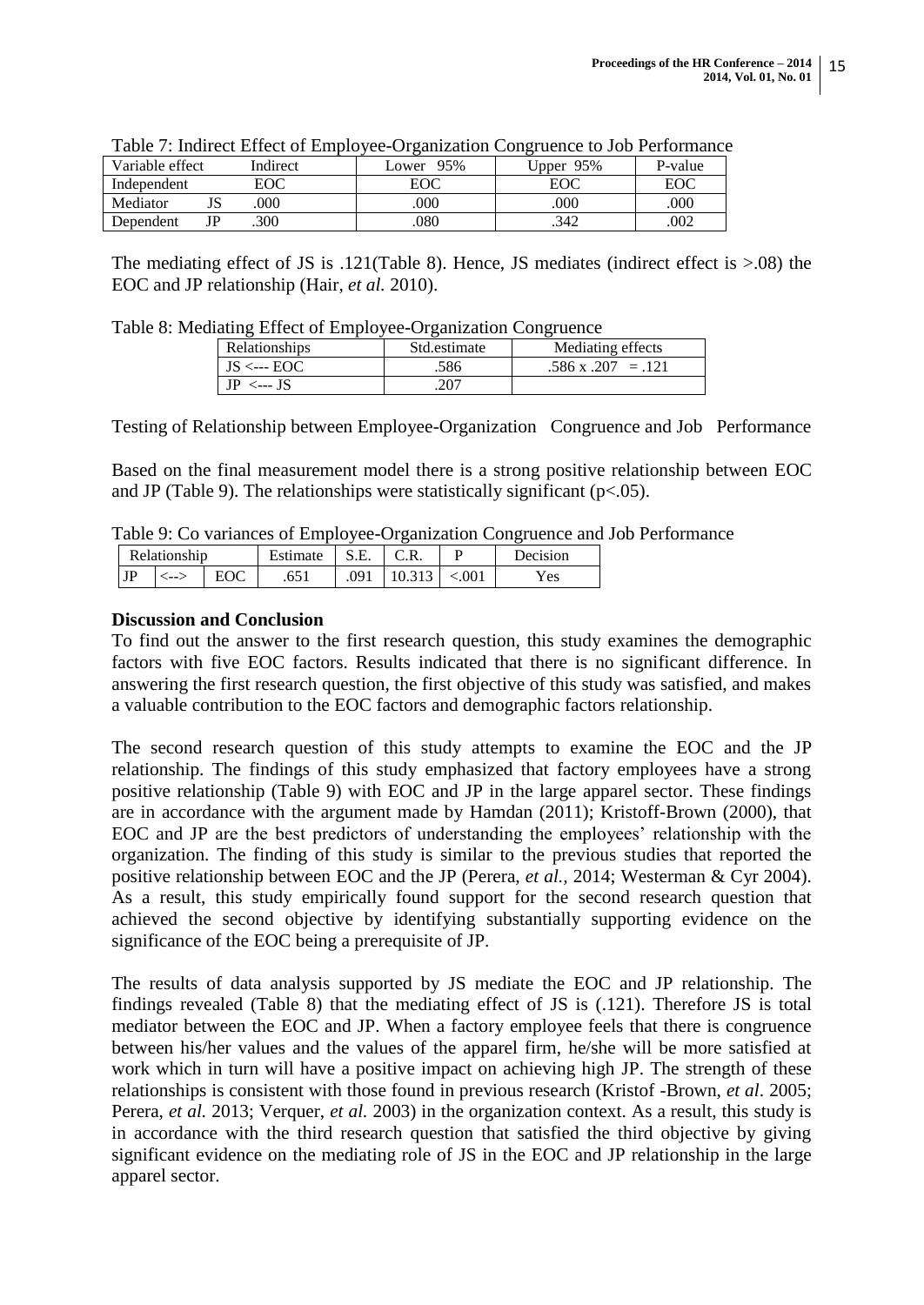Also the findings of this study largely support the hypothesized relationship proposed in the conceptual framework. This study does not pay attention to the congruence methods of subjective and objective congruence for assessing the EOC. The study is limited to a single sector. Future researchers should focus on other service sectors e.g. hospitals, banks, etc. In addition, this study merely focuses on the viewpoints of the factory employees working in apparel firms and as such, it may not be possible to generalize these findings to other levels of workers. The data has been selected from a single country, Sri Lanka and therefore, it may not be possible to generalize the findings to other countries.

# **References**

- 1. Aamodt, M. (2009). *Industrial/ Organizational Psychology*. Belmont, C. A. Cengage Learning.
- 2. Ambrose, M. L., Arnaud, A. and Schminke, M. (2008). Individual Moral Development and Ethical Climate: The influence of Person-Organization Fit on Job Attitudes. *Journal of Business Ethics,* 77(1), 323-333.
- 3. Anderson, J. C. and Gerbing, D. W. (1998). Structural Equation Modeling in Practice: A Review and Recommended Two-Step Approach. *Psychological Bulletin, 103*(3), 411- 423.
- 4. Augus, A., Barker, S. and Kandampully, J. (2007).An exploratory study of service quality in the Malaysian public service sector, *International Journal of Quality and Reliability Management*, 24(2), 177-190.
- 5. Billsberry, J., Ambrosini, P. J. G., Marsh, J., Moss, J. and Meurs, N. (2005). Towards a Composite Map of Organizational Person–Environment Fit, *Paper presented at the British Academy of Management.*UK.
- 6. Boon, C., Den Hartog, D. N., Boselie, P. and Paauwe, J. (2011). The relationship between perceptions of HR practices and employee outcomes: Examining the role of personorganization and person-job fit. *International Journal of Human Resource Management*, 22(1), 138-162.
- 7. Brown, A. L., Zimmerman, R. D. and Johnson, E. C. (2005). Consequences of individuals" fit at work: A meta-analysis of person–job, person–organization, person– group, and person–supervisor fit. *Personnel Psychology*, 58, 281–342.
- 8. Cable, D. M. and Judge, T. A. (1996). Person-Organization Fit, Job Choice Decisions, and Organizational Entry. Organizational Behavior and Human Decision Processes, 67, 294-311.
- *9.* Caldwell, D. F., O'Reilly, C. A. and Chatman, J. (2004). People and organizational culture: A profile comparison approach to assessing person-organization fit. *Academy of Management Journal,* 34, 487-516*.*
- 10. Central Bank of Sri Lanka (2010), Annual Reports, Central Bank of Sri Lanka.
- 11. Chatman, J. (1989).Improving interactional organizational research: A model of personorganization fit .*Academy of Management Review*,14,333-349.
- 12. Chinna, K., Karuthan, K. and Yuen, C. W. (2012).Statistical Analysis using SPSS. Pearson Malaysia Sdn Bhd, Kuala Lumpur, Malaysia.
- 13. Chinna, K. (2013).Structural equation modeling using AMOS. MONASH university, Sunway.
- 14. Cox, J. R. T. and Nkomo S. M. (1986). Differential Performance Appraisal Criteria: A Field Study of Blake and White Managers, Group & Organization Studies. *HRM Journal*, 11 (1), 101-119.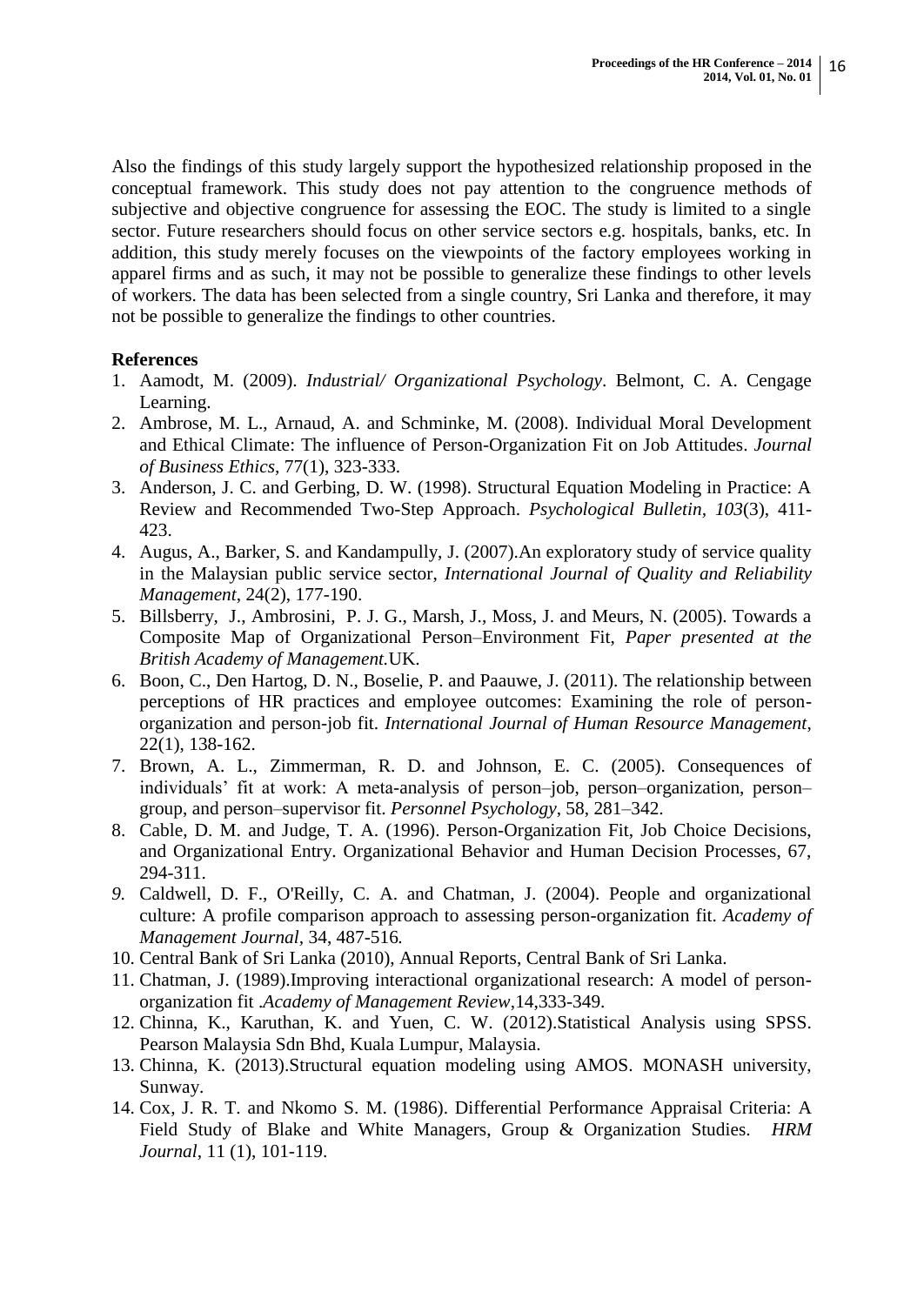- 15. Dheerasinghe, R. (2001). Garment Industry in Sri Lanka Challenges, Prospects and Strategies.
- 16. Edwards, B. D., Bell. S. T., Arthur. W. and Decuir. A. D. (2008).Relationships between facets job satisfaction, task, and contextual performance. Applied Psychology. *An International Review*, 57( 3), 441-465.
- 17. Fernando, W. R. P. K., Selvam, M. and Bennet, E. (2010).Exhaustion and stress: An empirical study among workers in apparel industry of Sri Lanka, Paper presented at the International conference on Business Management, University of Kelaniya, Sri Lanka.
- 18. Fornell, C. and Larcker, D. F. (1981). Evaluating Structural Equation Models with Unobservable Variables and Measurement Error. *Journal of Marketing Research,*18, 39- 50.
- 19. Garver, M. S. and Mentzer, J. T. (1999). Logistic Research Methods;Employing Structural Equation Modeling to test for Construct Validity. *Journal of Buiness Logistics*, 20(1), 33-57.
- *20.* Hair, J. F., Anderson, R. E., Tatham, R. L. and Black, W. C. (1995). *Multivariate Data Analysis with Readings* (4th ed.). Englewood Cliffs, NJ: Prentice Hall.
- *21.* Hair, J. F., Anderson, R. E., Tatham, R. L. and Black, W .C. (1998), *Multivariate data analysis,* 5th ed, Prentice Hall, New Jersey.
- 22. Hair, J. F., Black, W. C., Babin, B. J. and Anderson, R. E. (2010). Multivariate Data Analysis. (7 th ed.). Prentice Hall, Upper Saddle River, NewJersey, 627-781.
- 23. Hamdan, M. H. (2011). Mediators of the relationship between person-organization fit and individual outcomes: PhD thesis, Queensland University ofTechnology.
- 24. Hussin, A. B. (2011).The relationship between job satisfaction and job performance among employees in trade winds group of companies.
- 25. Iplik, F. N., Kilic, K. C.and Yalcin, A. (2011). The simultaneous effects of personorganization and person-job fit on Turkish hotel managers. *International Journal of Contemporary Hospitality Management*, 23(5), 644-661.
- 26. Jung, Y. and Takeuchi, N. (2013).Relationships among leader–member exchange, person–organization fit and work attitudes in Japanese and Korean organizations: Testing a cross-cultural moderating effect. *International Journal of Human Resource Management*.
- 27. Kehoe, R. R. and Wright, P. M. (2013). The impact of high-performance human resource practices on employees" attitudes and behaviors. *Journal of Management*, 39(2), 366-391,
- 28. Kim, S., Vandenabeele, W., Wright, B. E., Andersen, L. B., Cerase, F. P., Christensen, R. K., Desmarais, C., Koumenta, M., Leisink, P., Liu, B., Palidauskaite, J., Pedersen, L. H., Perry, J. L., Ritz, A., Taylor, J. and De Vivo, P. (2013). Investigating the structure and meaning of public service motivation across populations: Developing an international instrument and addressing issues of measurement invariance. *Journal of Public Administration Research and Theory,* 23(1), 79-102.
- 29. Kline, R. B. (2005). *Principles and Practice of Structural Equation Modelling* (2nd Ed.). New York: The Guilford Press.
- 30. Kotter, J. R. and Heskett, J. L. (1992), Corporate Culture and Performance, New York: Free Press.
- 31. Kristof, A. L. (1996), Person-organization fit: an integrative review of its conceptualizations, measurement, and implications. *Personnel Psychology*, 39, 1-49.
- 32. Kristof-Brown, A. L. K. (2000). Perceived applicant fit: Distinguishing between recruiters" perceptions of person-job and person-organization-fit. *Personnel Psychology*, *53*(4), 643–671.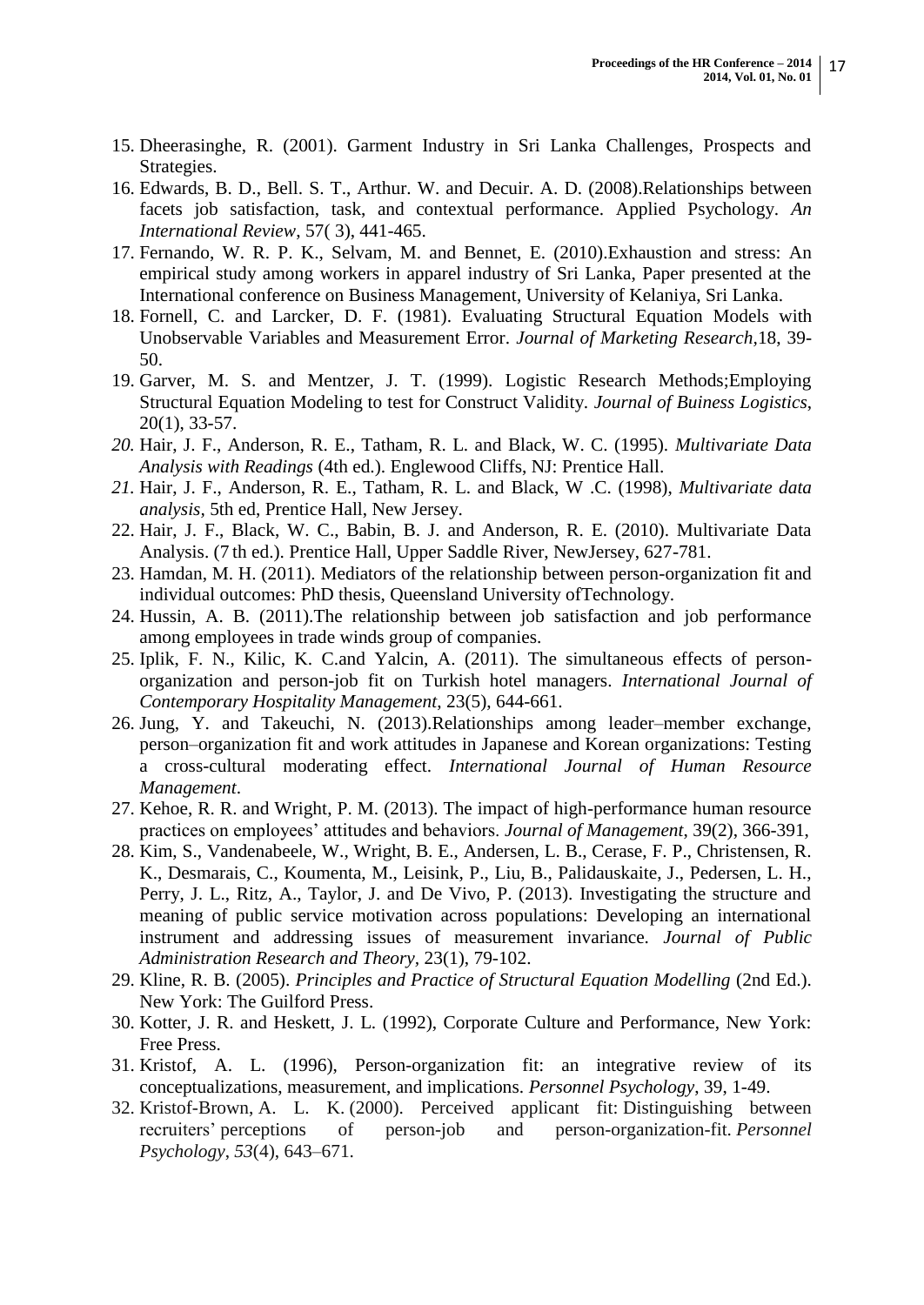- 33. Kristof-Brown, A. L., Zimmerman, R. D. and Johnson, E. C. (2005). Consequences of individuals fit at work: A meta analysis of person-job, person-organization, person-groupperson supervisor fit: *Personnel psychology*, 58, 281-342.
- 34. Lippiec, J. (2001), Human Resource Management Perspectives at the turn of the century, public personnel management, 30(2), 137-147.
- 35. Liu, B., Liu, J.and Hu, J. (2010). Person-organization fit, job satisfaction, and turnover intention: an empirical study in the Chinese public sector. *Social Behavior and Personality,* 38(5), 615-625.
- 36. Mackinnon, D. P., Fairchild. A. J. and Fritz, M. Z. (2007). Mediation analysis. *Annual review of Psychology*, 58,593-614.
- 37. Maden, C. and Kabasakal, H. (2013). The simultaneous effects of fit with organizations, jobs and supervisors on major employee outcomes in Turkish banks: Does organizational support matter? *International Journal of Human Resource Management*.
- 38. Meyer, J. P., Hecht, T. D., Gill, H. and Toplonytsky, L. (2010). Peron-organization (culture) fit and employee commitment under conditions of organizational change. A longitudinal study. *Journal of Vocational Behavior* 76 (3), 458-473.
- 39. Motowidlo, S. (2003). Job performance. In W. Borman, D. Ilgen, & R. Klimoski (Ed.), *Comprehensive Handbook of Psychology*,12,pp.39-53. New York, NY: Wiley.
- 40. Muchinsky, P. M. (2003). *Psychology Applied to Work* (7th ed.). Belmont, CA: Wadsworth.
- 41. O'Reilly, C. A., Chatman, J. and Caldwell, D. F. (1991). People and organizational culture: A profile comparison approach to assessing person-organization fit. *Academy of Management Journal,* 34, 487-516.
- 42. Poon, J. M. L. (2004). Effects of performance appraisal politics on job satisfaction and turnover intention. *Personnel review,*33 (3),322-334.
- 43. Perera, G. D. N., Khatibi, A., Navarathna, N. N. J. and Chinna, K. (2013), *Gap Analysis of Employee-Organization Congruence Factors: Perspective of Factory employees in Sri Lankan Apparel Sector*, International Journal of Academic Research in Management, Vol. 2, No. 3, Page: 55-66, ISSN: 2296-1747.
- 44. Perera, G. D. N., Khatibi, A., Navarathna, N. N. J., &. Chinna, K (2014), Job satisfaction and job performance among factory employees in apparel sector, Asia Journal of Management sciences and Education-Accepted for January publication.
- 45. Rod, M. A., shill, N. J. and Carruthers, J. (2008). The relationship between job demand stressors, service recovery performance and job outcome in a state-owned enterprise. *Journal of Retailing and Consumer Services*. 15(1), 22-31.
- 46. Schermerhorn, J. R., Hunt, J. G.and Osborn, R. N. (1998). *Managing organizational behavior*, (2nd ed.), New York, NY: John Wiley & Sons.
- 47. Schneider, B., Goldstein, H. W. and Smith. D. B. (2000). Attraction-selection attrition. Toward a person-environment psychology of organizations, Person Environment Psychology: New directions and perspectives, pp 61-82.
- 48. Sekaran, U. and Bougie, R. (2010). Research methods for business: A skill building approach, 5<sup>th</sup> edition, Printed in Great Britain by TJ International Ltd, Padstow, Cornwall.
- 49. Steenkamp, J. B., E. M. and Trijp, H. C. M. (1991). The Use of LISREL in Validating Marketing Constructs. *International Journal of Research in Marketing,* 8, 283-299.
- 50. Tepeci, M. and Bartlett, A. L. (2002). The hospitality industry culture profile: A measure of individual values, organizational culture, and person-organization fit as predictors of job satisfaction and behavioral intentions. *International Journal of Hospitality Management*, 21 (2), 151-170.